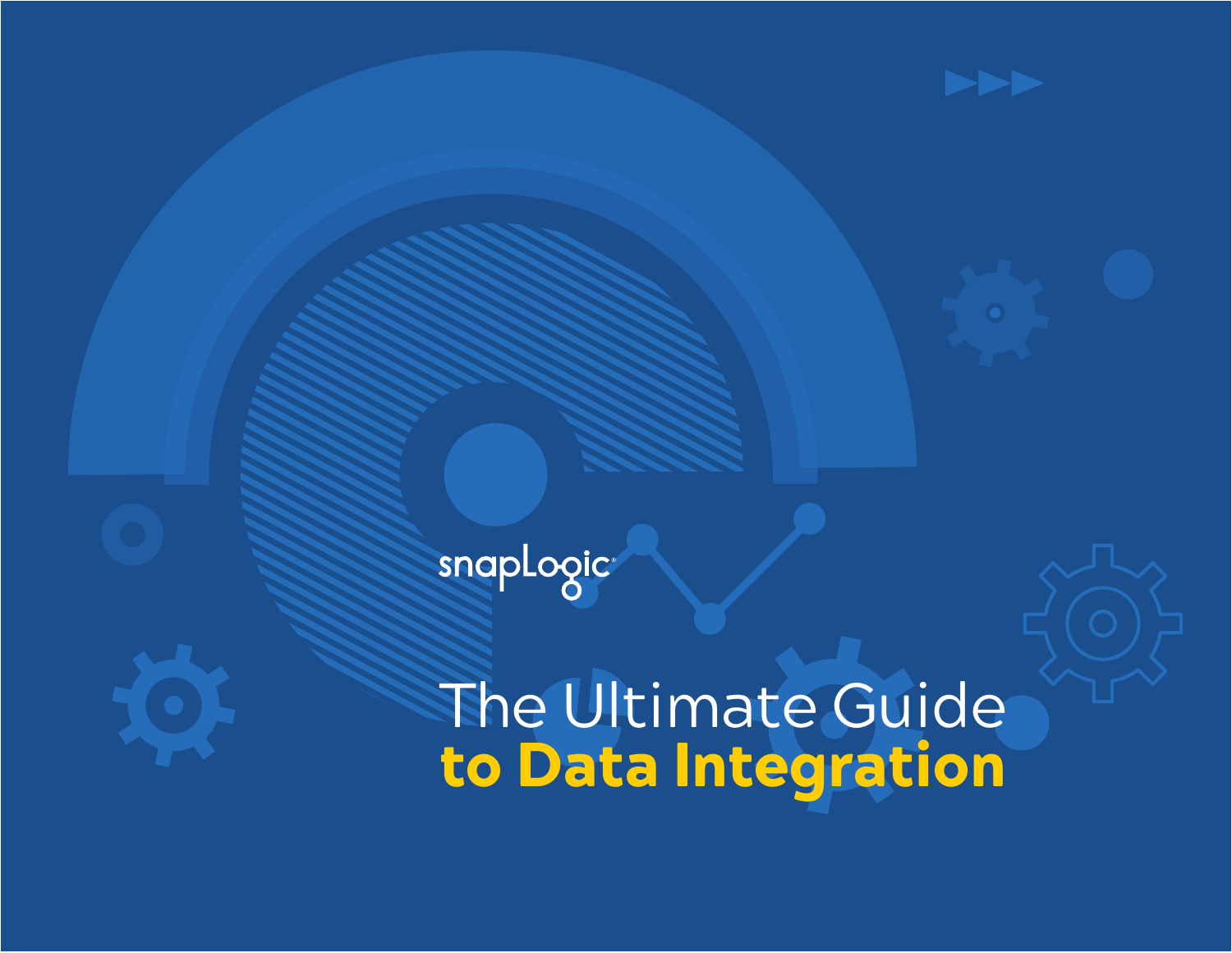# Contents

| Why your big data is a big deal                | 3  |
|------------------------------------------------|----|
| What is data integration?                      | 4  |
| A closer look at data integration              | 7  |
| Data migration                                 | 8  |
| Data replication                               | 8  |
| Data synchronization                           | 9  |
| Data sharing across enterprises                | 9  |
| Data transformation                            | 10 |
| Data governance and management                 | 10 |
| Enterprise application integration             | 11 |
| AI and ML improve data integration             | 12 |
| <b>Data integration methods</b>                | 12 |
| What to look for in data integration solutions | 13 |
| <b>Next steps to data integration</b>          | 14 |

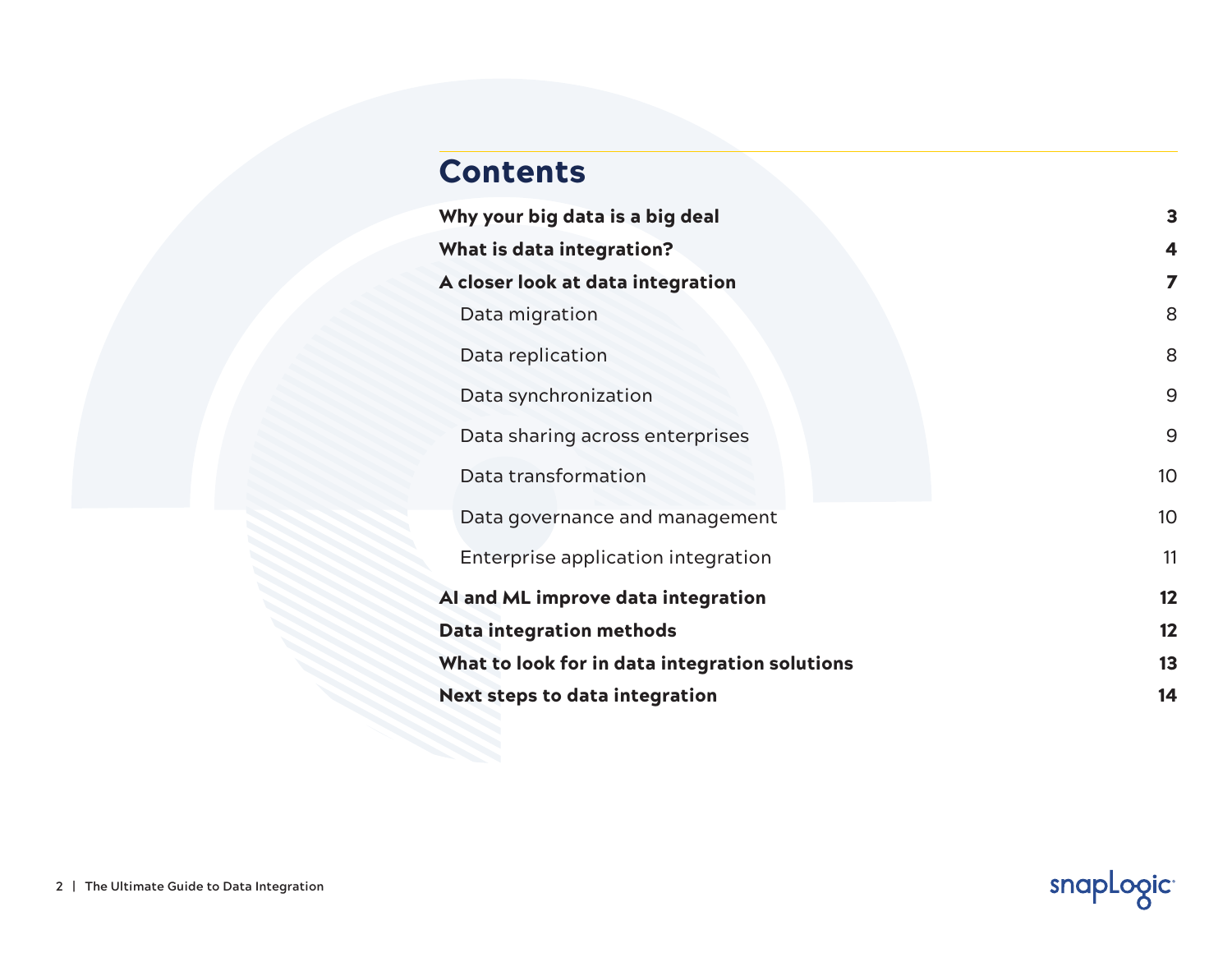[With SnapLogic] we're scaling to enormous data volumes, analyzing more than 100 million records in a recent integration. Instead of taking five to six hours to push 150,000 records to an external endpoint, we were able to push three times that volume of information to the external endpoint in about two minutes."

– Senior Manager, Data Strategy and Architecture, Box

## Why your big data is a big deal

Data is information that is generated by your business, employees, customers, partners, and technology. Data presents insights about what has happened in the past, what is happening now in real-time, and what may happen in the future. When enterprise data sources are brought together to create a complete, holistic perspective, it gives you the insights you need to make better business decisions and take faster actions.

Today's businesses compete based on how fast and how well they can glean meaningful insights from their data assets to generate better products, services, and, ultimately, experiences. It is experiences that customers seek out to determine whether they will stay loyal to your brand or buy from your competitor.

The faster you can access the insights from your data, the faster you can take action and make bold moves in your market. Speed and responsiveness anchored on accurate, trustworthy data is the goal.

The problem is that as technology, data repositories, and applications have exponentially multiplied and continue to do so – the average enterprise has 115 applications in use at any given time – and they generate endless amounts of data. A typical business generates vast amounts of data from daily operations such as activities on e-commerce websites, transactions at point-of-sale (POS) systems at retail stores, sensor data from machines at manufacturing plants, inventory backlogs at warehouses, and many more. The more data you have, the harder it gets to synchronize data across data stores, replicate data, ingest data, maintain a single source of truth, ensure data quality, and find the meaningful data points that can impact your success.

This is where data integration comes in.

Yes, it's a complex topic, but like everything we do at SnapLogic, we aim to make it easy to understand and work with.

Our goal? To help you discover how data integration is foundational to your success today and crucial to building the automated enterprise of the future. That future, by the way, starts today.

snapLoqiq

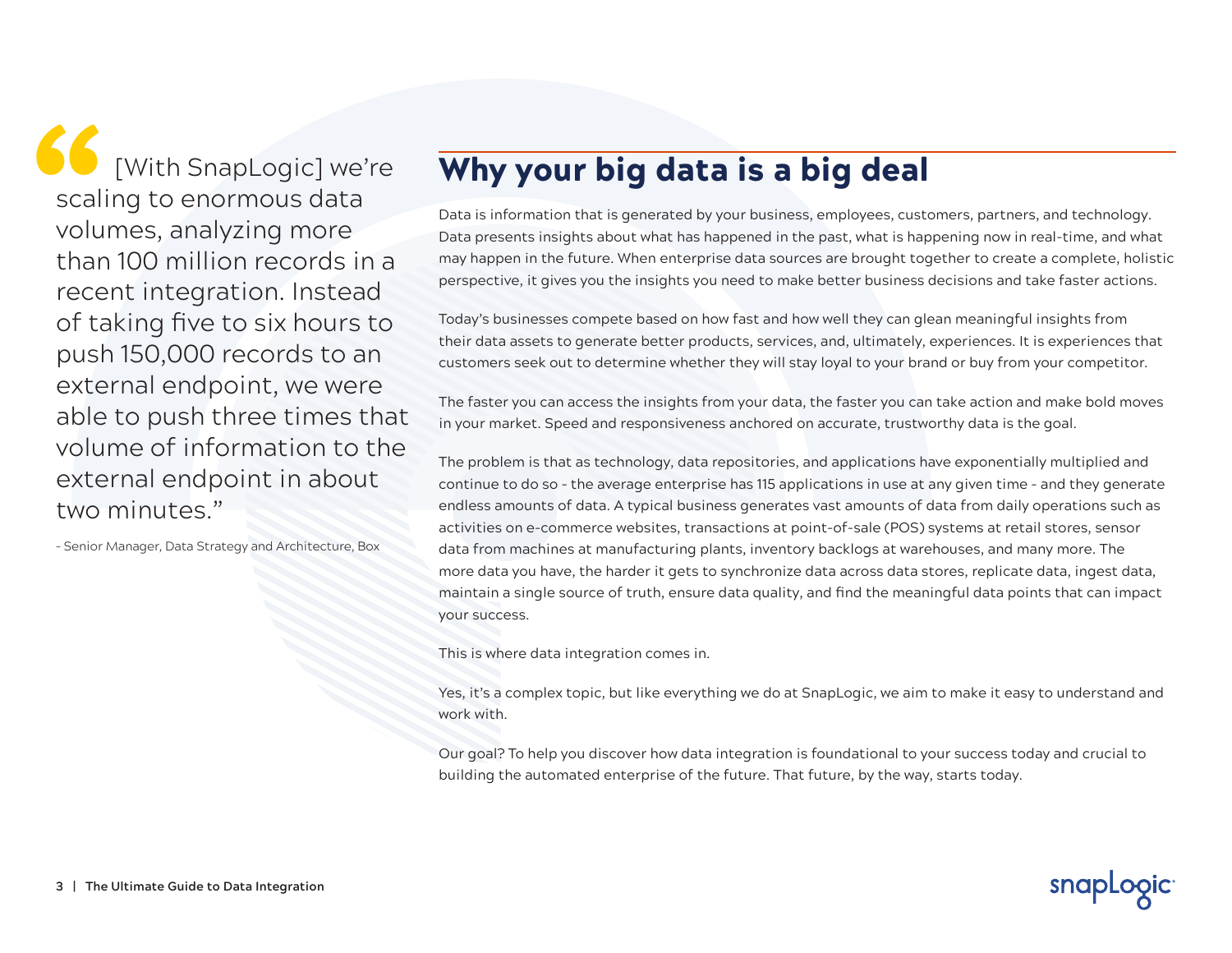### What is data integration?

Data integration is the process of bringing together various sources of data to make that data more useful. For example, by integrating data from your CRM, contact center, website, mobile app, marketing, and sales software, you can create a 360-degree view of your customer data. Having a 360-degree view is more useful to the business (and ultimately to the customer experience) than just knowing separate data points that don't seem to connect in each of the systems.

Data integration involves techniques, tools, and practices that ingest, transform, combine, and provision data across all data types, wherever that data may live to meet the data needs of your applications and business processes. Data integration provides a way to access data, transform the data, and then deliver it to a destination data repository or application.

So, at its core, data integration is about making data more useful.

To do that, it needs to deal with all types of data, combine and transform data efficiently. Ultimately, effective data integration helps your business leverage accurate, holistic, up-to-date data to make better strategic decisions.

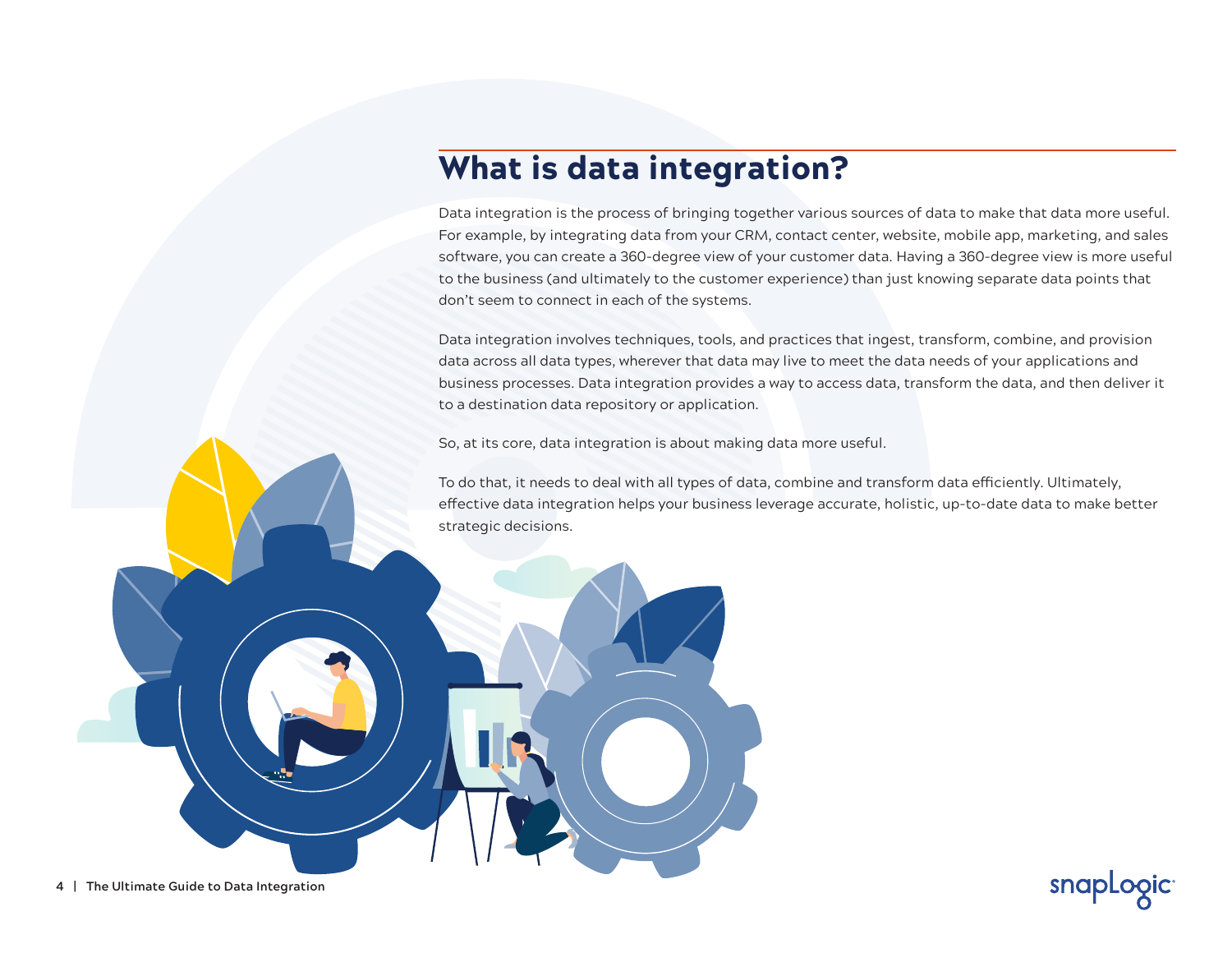### Benefits of data integration



**A single, trustworthy source of truth across the business**



**Improved analysis, forecasting, and predictive analytics**



**360 view of the customer and business**





**Faster innovation and time to market**

**Increased agility and responsiveness** 



**Improved ROI from tech stack investments**

Data integration is foundational to driving deeper collaboration and to automating business processes and workflows that improve efficiency, decrease human effort, and create the type of enterprise that delivers exceptional experiences. Wherever you are in your digital transformation journey, data integration is the key to moving forward.

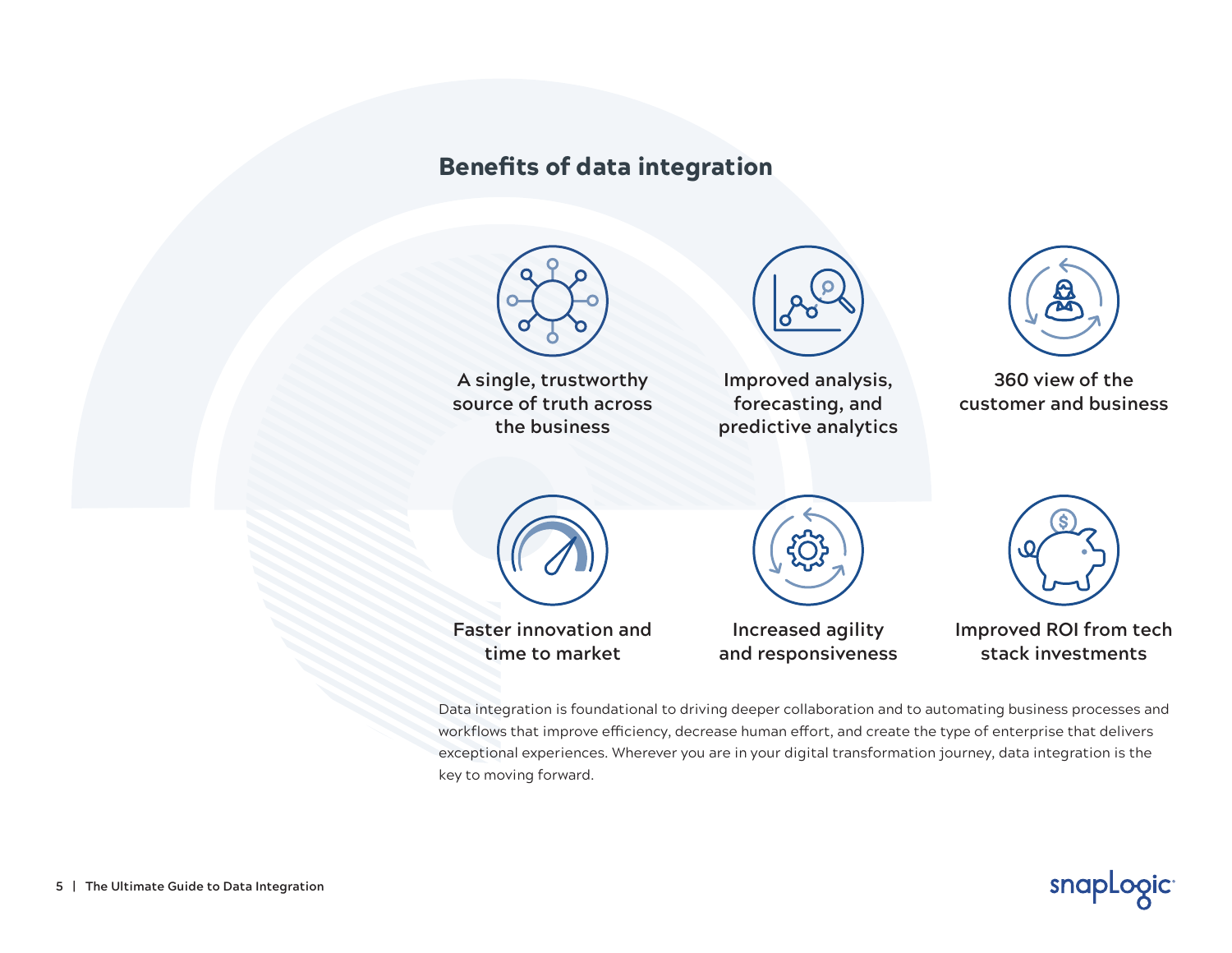#### What happens without data integration

Nearly every enterprise today has undergone efforts to digitally transform and harness the power of their data. But, it's not uncommon to still be struggling.

With massive amounts of data being generated, the rapid pace of tech innovation, the costs of change, growing sprawl of application and data silos, and a plethora of available data management and analytics tools to choose from – it's easy to see why so many businesses wrestle with trying to effectively manage and glean real value from their data.

Data that is not integrated remains siloed in the places it resides. It takes a lot of time and effort to write code and manually gather and integrate data from each system or application, copy the data, reformat it, cleanse it, and then ultimately analyze it. Because it takes so long to do this, and skilled resources in IT who can do it are scarce, the data itself may easily be outdated and rendered useless by the time the analysis is complete. Businesses don't have time to wait anymore.

snapLogic

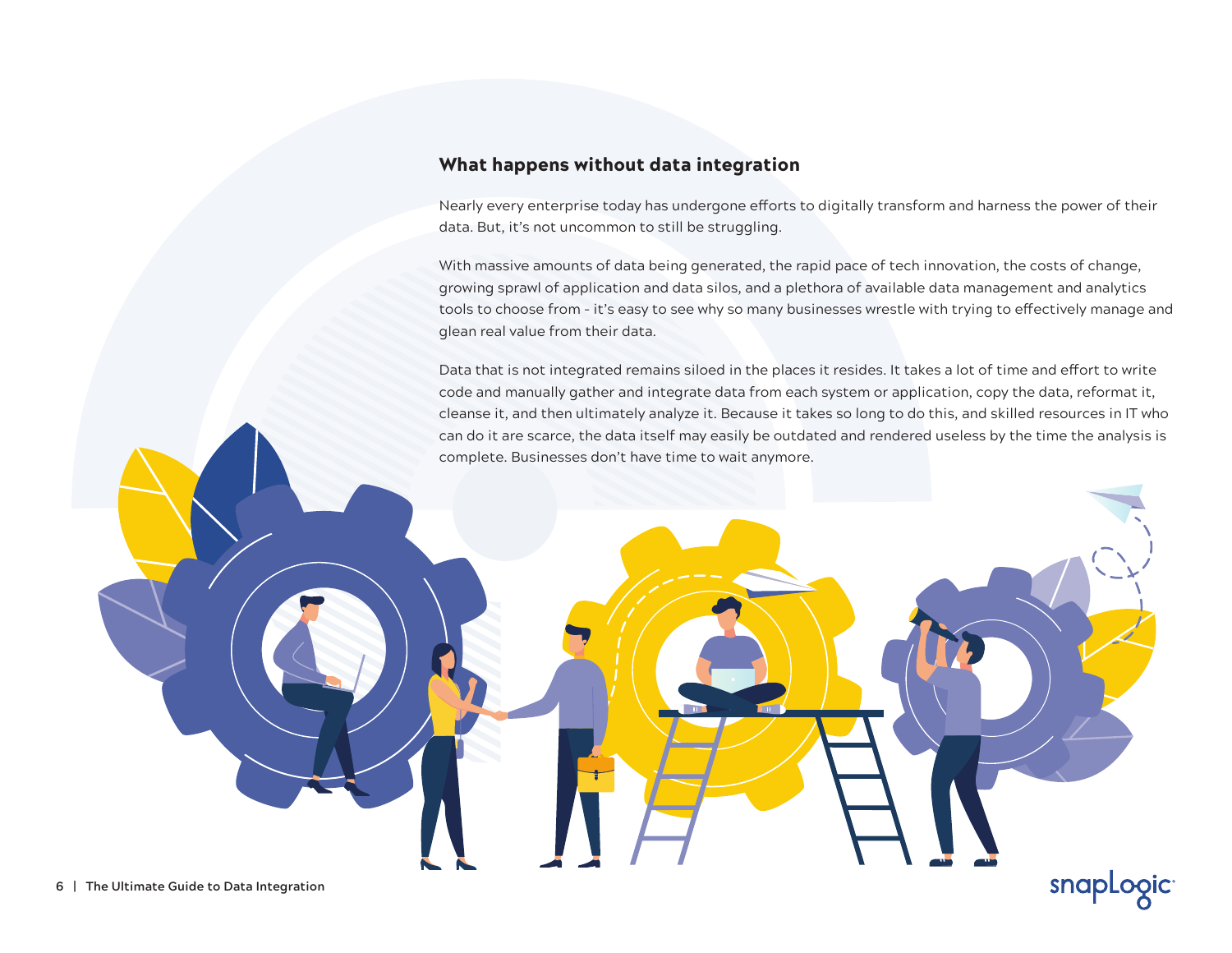# A closer look at data integration

Now that you know the answer to "What is data integration?", let's take a look at it in a bit more detail.

There are three broad categories of data integration:





the goal is to synchronize and replicate operational data and make it available across applications, systems, and databases



#### Analytical data integration:

here you want to integrate data for all your systems of record, transform and summarize data and push it to your analytics stack which typically consists of a data warehouse and an analytics or business intelligence (BI) endpoint



#### Hybrid data integration:

this is a combination of operational data integration and analytical data integration where insights from BI tools are fed into operational systems to improve customer experience and drive operational efficiency

Businesses can have data spread across on-premises and cloud systems and need all three types of data integration to optimize performance and enable automation across this hybrid environment.

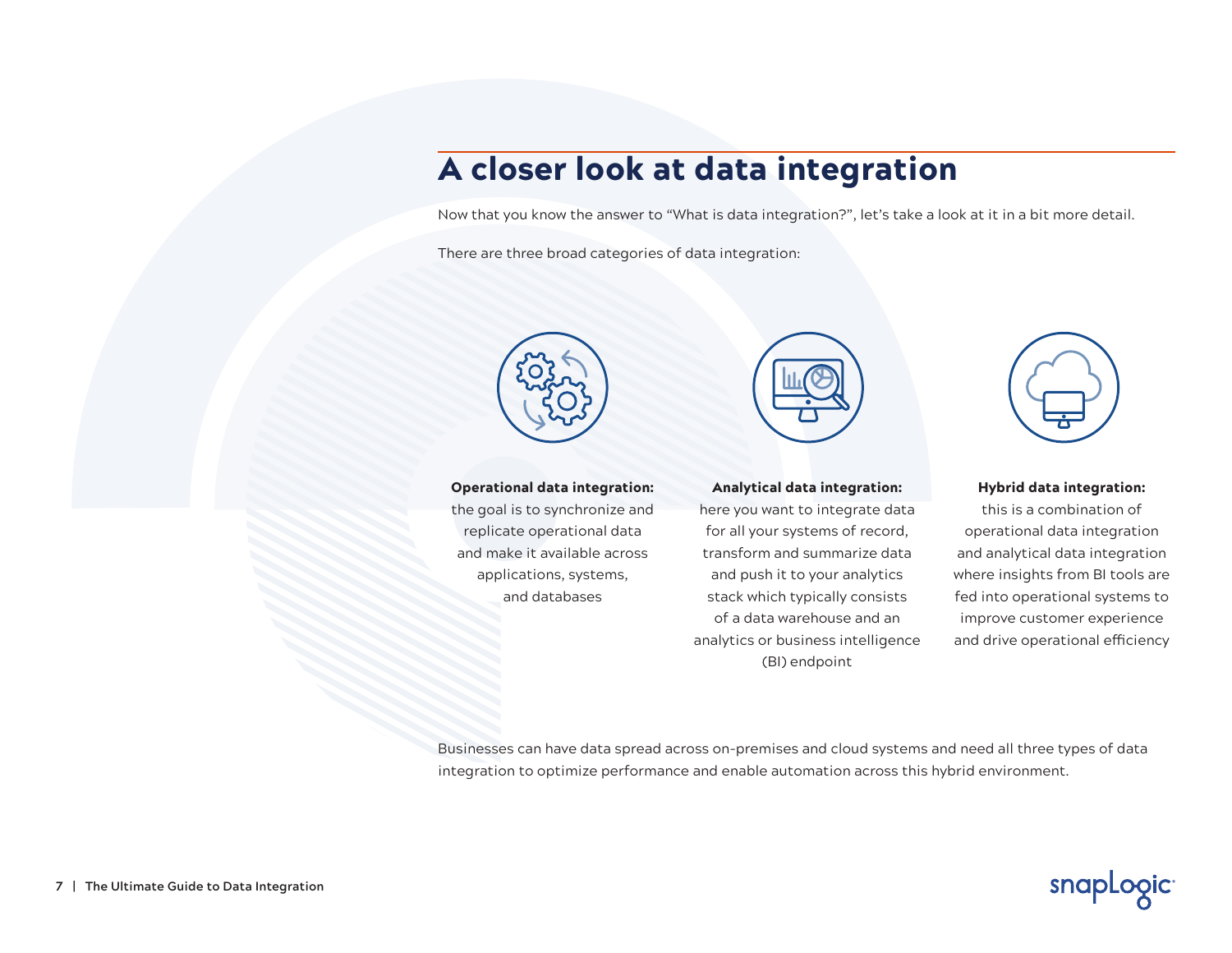Data integration also has several subcategories. Below are the ones you'll hear most about:



#### Data migration

Data replication involves replicating data from where it is generated – such as a POS system or a warehouse inventory record from a particular region – to where it needs to be analyzed for planning, forecasting, and insights. There are different types of data replication, such as:

- Bring it closer to other data assets that are similar so that they can be combined to get useful insights
- Reduce the cost of data storage
- Improve data access performance
- Improve data availability



#### Data replication

Data replication involves replicating data from where it is generated – such as a POS system or a warehouse inventory record from a particular region – to where it needs to be analyzed for planning, forecasting, and insights. There are different types of data replication, such as:

- A full table replication copies data from source table to the destination in its entirety. It is timeconsuming and requires significant network bandwidth
- Incremental replication, which can be key-based or log-based, identifies changes in the source data and propagates them to the destination

snapLogic

Effective data replication improves:

- Reliability and availability of data
- Performance for analytical workloads and helps generate holistic insights

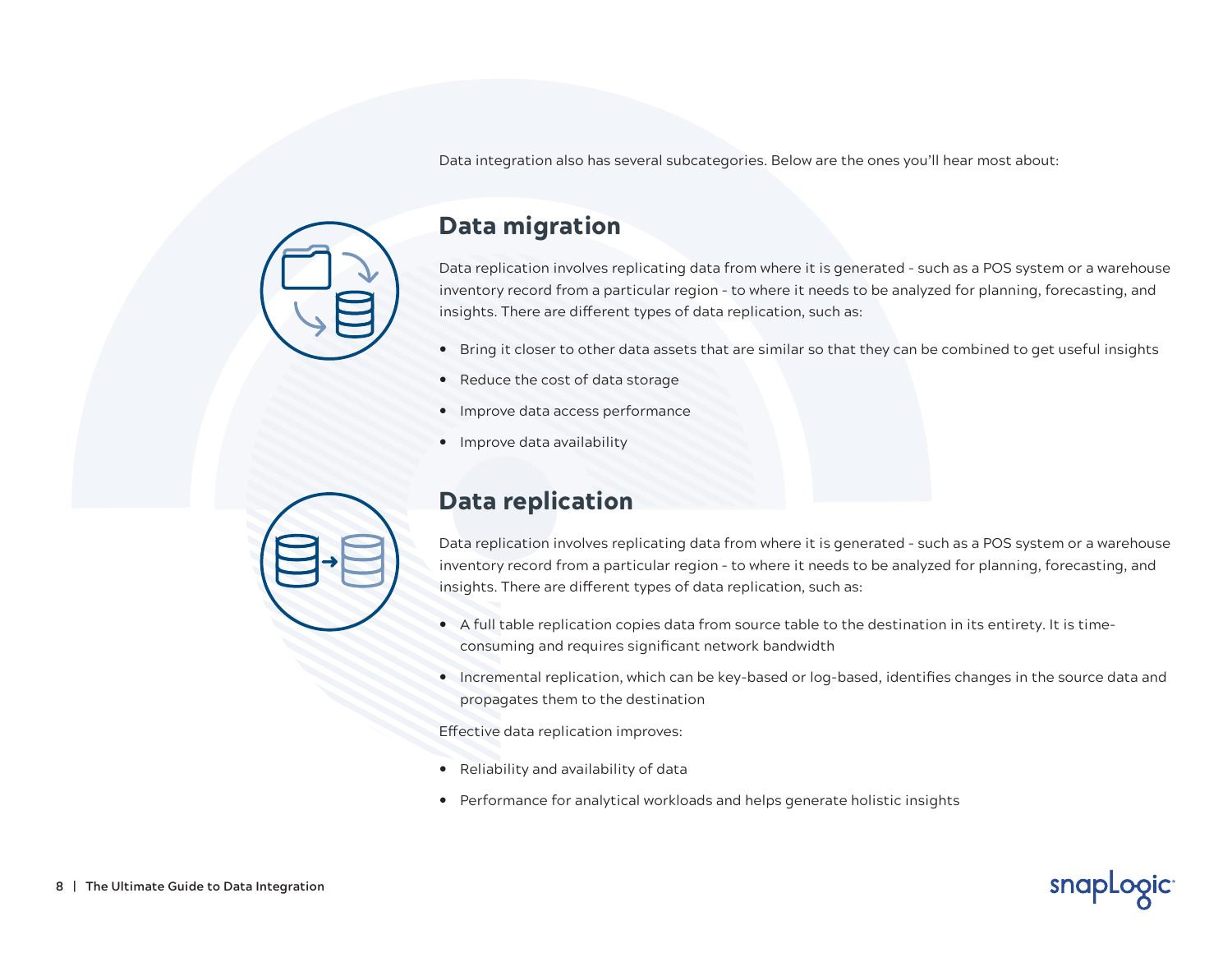

### Data synchronization

Data synchronization is the process of synchronizing similar objects or data structures (schemas) across different data stores or applications. There are two ways of looking at data synchronization:

- Incremental data replication can be viewed as data synchronization from a source to a destination
- Data synchronization can also be between two different applications for example, a CRM system (such as Salesforce, Microsoft Dynamics CRM) and a Service Management system (such as ServiceNow, Zendesk) both hold important customer records. But the data in the CRM system will often be viewed as the master record. In that case, customer details in a Service Management system need to synchronized periodically with the CRM system

Data synchronization is crucial to make sure that all departments in an organization, who may rely on different systems of records, are working with the most up-to-date data.



#### Data sharing across enterprises

Organizations deal with many external entities such as suppliers, distributors, customers, and partners as part of normal business operations. Data sharing across enterprises include systems such as Electronic Data Interchange (EDI) that enable business partners to agree on data formats, acquire data, exchange messages, collaborate, and execute end-to-end business processes such as catalog discovery, procure-topay, order-to-cash, transportation of goods, and more.

Effective data sharing across enterprises provides the following benefits:

- Reduces time-to-market
- Reduces manual errors and improves productivity
- Improves revenue and earnings by selling goods and services through more channels and partners

snapLogic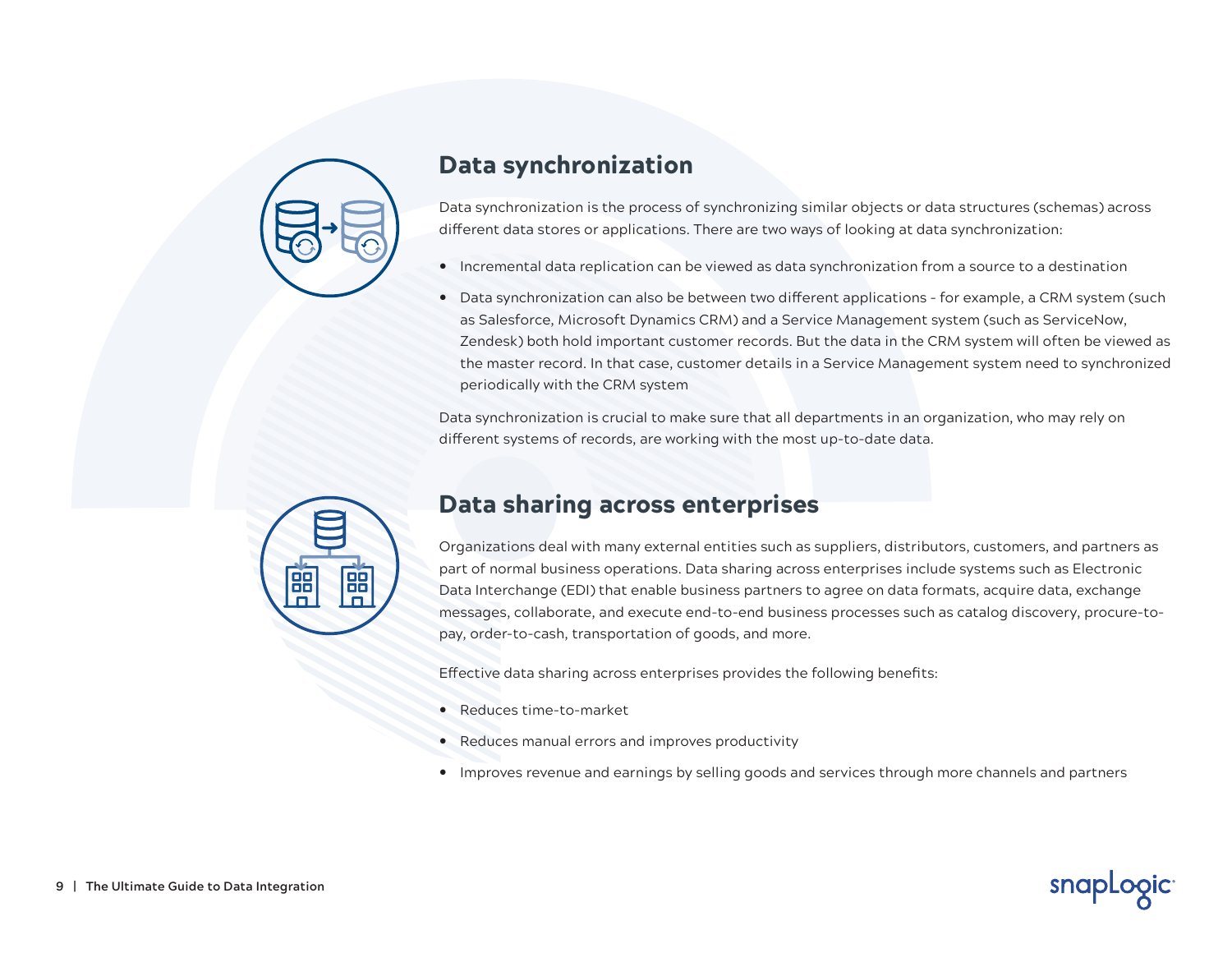

#### Data transformation

Data integration tools are often known as Extract, Transform, and Load (ETL) tools, and the key functionality they provide is the ability to transform data. Data transformation includes but is not limited to changing data formats, combining data across multiple data sources, filtering or excluding certain data entries from the combined data set, summarizing values across data sets, and so on.

Data transformation can be done using code, SQL scripts, or visually. Data transformations are so fundamental to any data integration flow that the ability to transform data with ease is a crucial differentiator for any data integration tool.



#### Data governance and management

Data governance and management is a broad capability that consists of the ability to audit, control access to, profile, govern, share, and monitor data. It encompasses areas such as:

- Data Catalogs allow organizations to create an orderly list of data assets in an organization. Data catalogs use metadata associated with data assets to uncover context with various repositories of data. This metadata is then used for data discovery and to uncover data relationships
- Data Virtualization allows users and applications to access and manipulate data without any knowledge of how the data is structured, or where it is located

Data governance tools enable organizations to:

- Build trust in data
- Maintain data privacy by controlling access
- Provide audit capability so that organizations can proactively comply with regulations
- Allow collaboration between users so that collectively they can make the most of the data

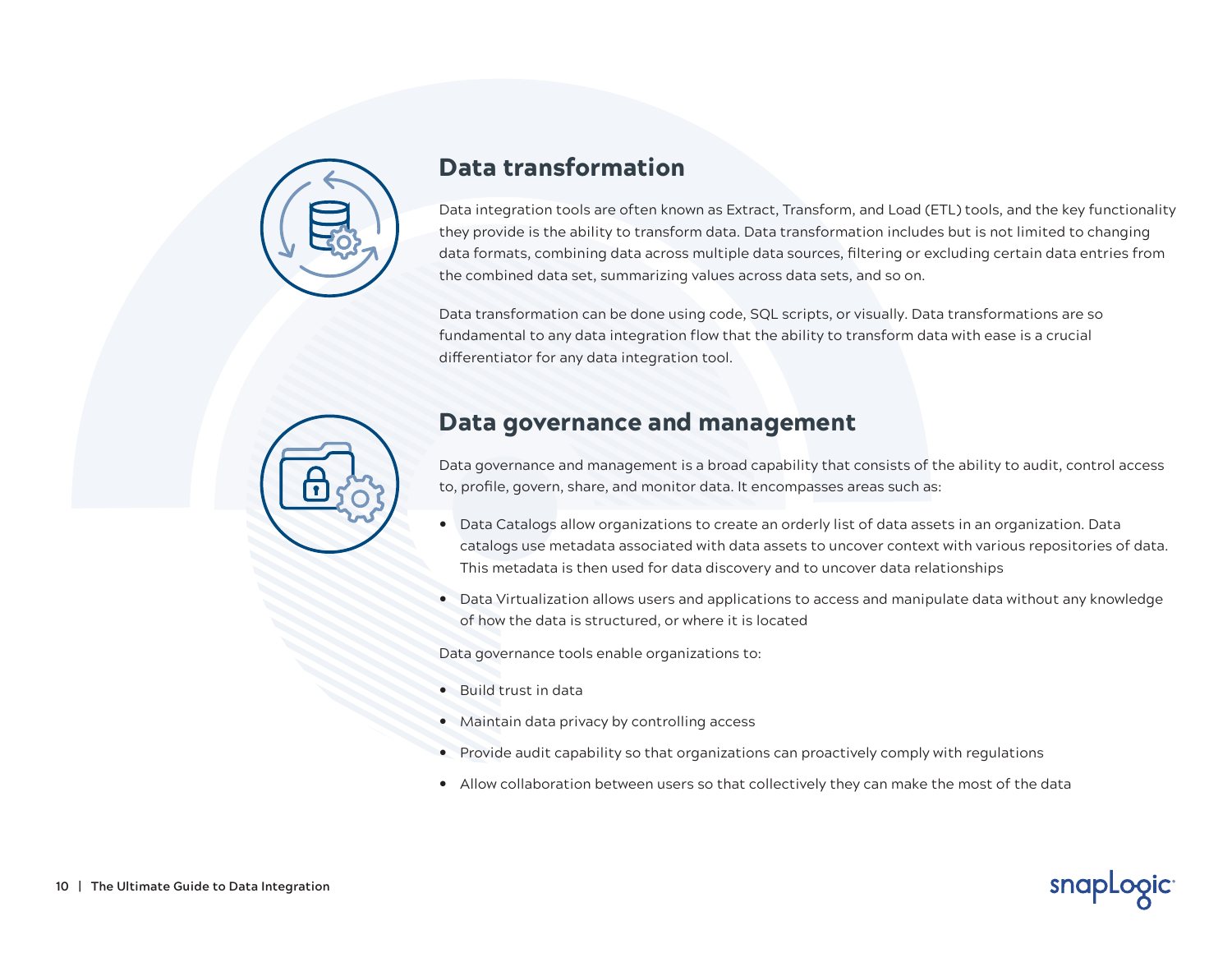

### Enterprise application integration

What is enterprise application integration (EAI)? Just like the name suggests, EAI is all about creating interoperability among applications and systems. This is where you get Salesforce, Workday, Microsoft Dynamics, ServiceNow, and NetSuite to play nice with each other. Traditionally, organizations managed their EAI tools distinct from their data integration tools. But now organizations are increasingly using a single unified platform for both application and data integration. EAI is critical to creating omnichannel customer experiences, streamlining workflows and processes, and creating seamless experiences for customers, partners, and employees.

These are the most common aspects of data integration. Next, we turn to the role artificial intelligence and machine learning play in data integration.

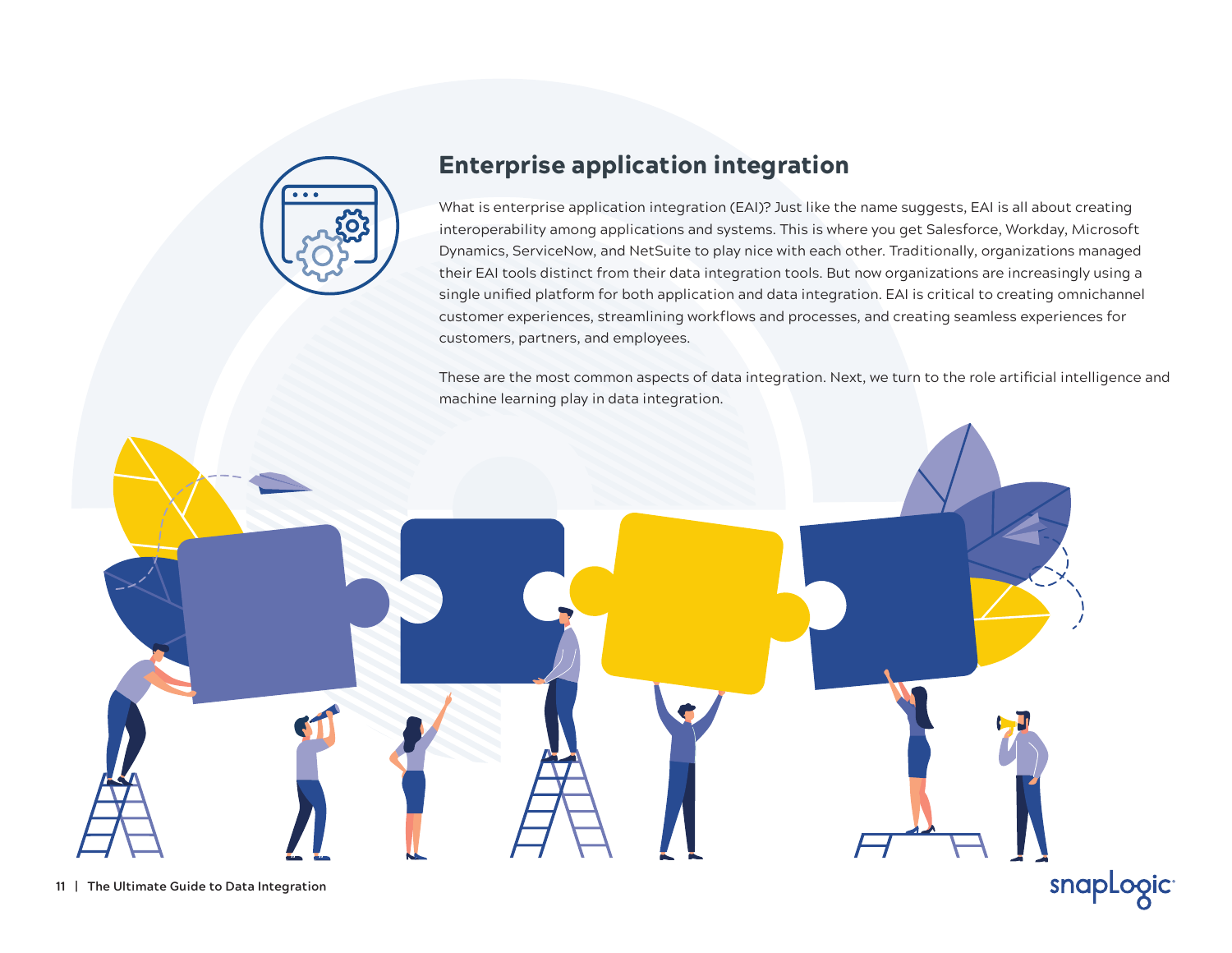## AI and ML improve data integration

Artificial intelligence (AI) and machine learning (ML) capabilities are increasingly being built into data integration platforms, significantly improving integrator productivity and time to value. AI-augmented data integration platforms speed up the ability to identify, access, connect, and move data.

Data integration solutions that incorporate AI are able to more readily find useful pipeline patterns, more relevant data from a given source, and drive faster, more accurate analysis and insights. Part of data integration is dealing with sensitive or personally identifiable information, identifying what should be masked or anonymized, and also discerning what is useful and what isn't. AI is able to do this automatically to help ensure compliance with HIPAA, GDPR, and other regulations.

## Data integration methods

So, how do you do data integration? There are several approaches ranging from manual integration to lowcode data integration platforms:

- Code it manually. This is a time-consuming and resource-intensive method where integrations are manually coded from a source to a destination and must be monitored and continually maintained by IT
- Use middleware. Middleware data integration serves as a mediator between data that needs to be normalized
- Let an integration platform as a service (iPaaS) simplify it for you. An iPaaS, such as the SnapLogic Intelligent Integration Platform, provides out-of-the-box connectivity to thousands of data and application endpoints, simplifies data transformations, and makes it easy to manage and govern that data

snapLogic

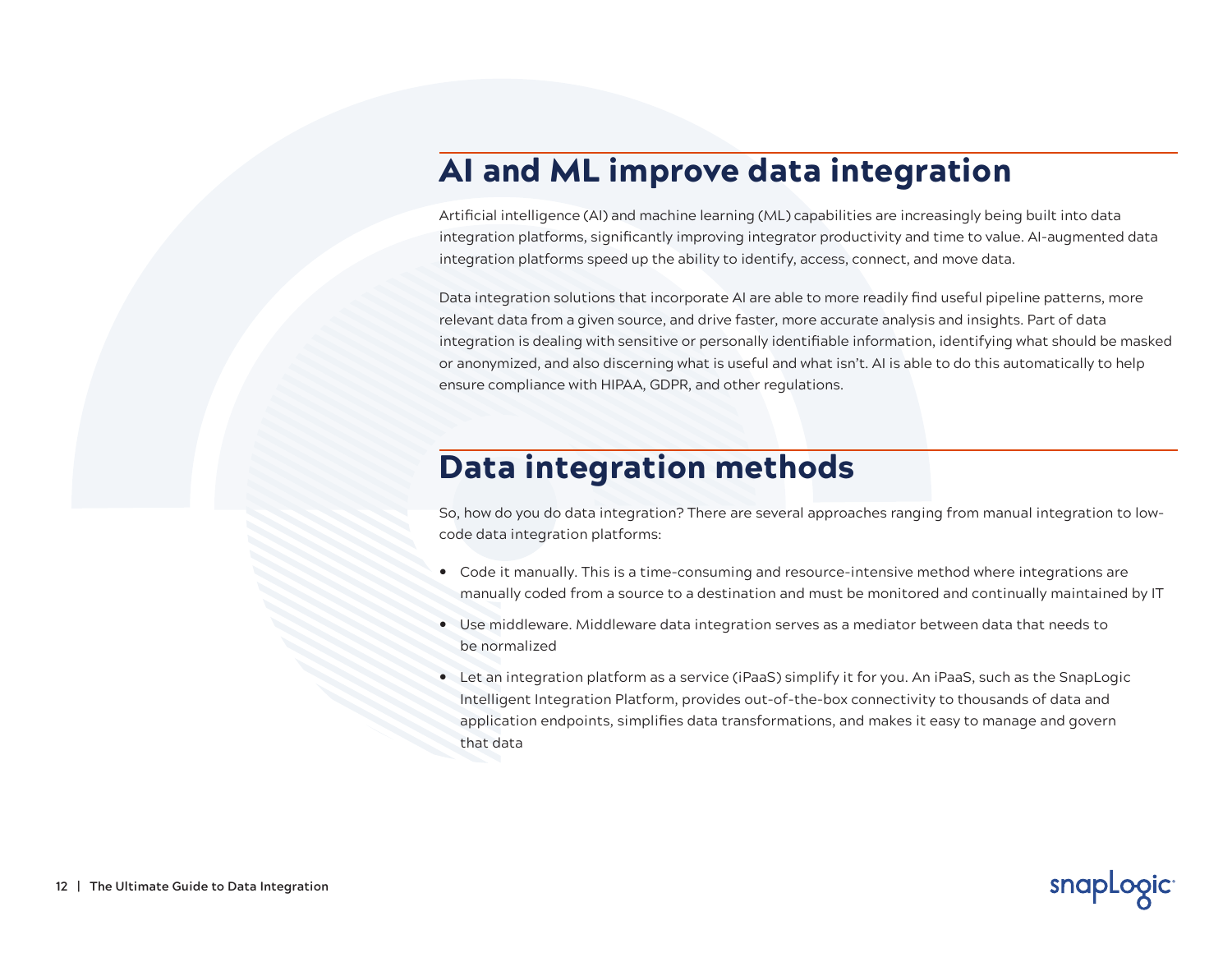# What to look for in data integration solutions

Choosing among data integration tools is about selecting a method that will make the process smarter, faster, and easier – and work within your budget.

It's also about harnessing the power of AI to ensure your integration capabilities can keep your business moving with as much speed and agility as possible.

Here are some things to look for in a data integration platform:

- Is it purpose-built for the cloud? No legacy components? Is it self-upgrading, with an elastic execution grid? Can it scale up or out? Manage environments from public to private and on-premises?
- Does it offer a clicks not code approach for faster, easier integration? Drag-and-drop, and snap-andassemble? Is it robust enough for developers, but easy enough for your business teams to use?
- Is it AI- and ML-enabled to bring speed, quality, and accurate predictability to data-driven decision-making?
- Is the pricing transparent and predictable? As your team builds more integrations, moves more data, will you have to pay more?
- Does it enable integrations beyond data integration to provide an easy, complete way to integrate both data and applications?